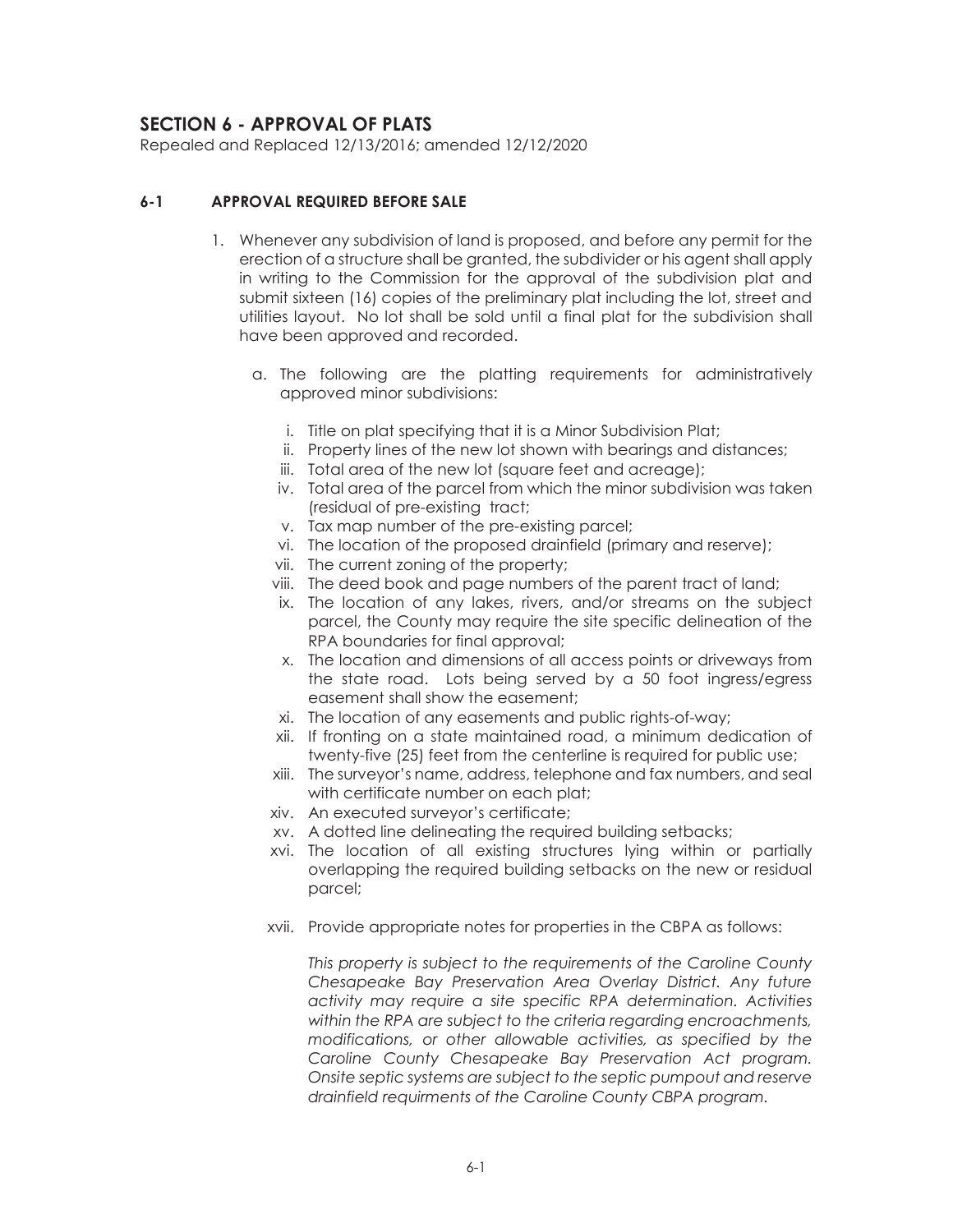Additional/optional note: If RPA is shown on plat, include a note regarding the basis of the RPA:

- x *Existing RPA, wetland or other map sources*
- Site Specific determination (include the approval date)
- x *Designated as RPA on CBPA map*
- xviii. Note for properties not in the CBPA *Subsequent action by Caroline County may result in this property being designated as being subject to the Caroline County Chesapeake Bay Preservation Area Overlay District.*
- xix. Owner's Consent and Dedication provided on the plat.
- b. The following sections outline the process and platting requirements for major subdivisions.

## **6-2 PRELIMINARY SKETCH**

1. The subdivider may, if he so chooses submits to the Commission twenty-one (21) copies of a preliminary sketch of the proposed subdivision prior to his preparing engineered preliminary and final plats. The purpose of such preliminary sketch is to permit the Commission to advise the subdivider whether his plans, in general, are in accordance with the requirements of this ordinance. The Commission, upon submission of any such preliminary sketch, shall study it, and advise the subdivider wherein it appears that changes would be necessary. The Commission may mark the preliminary sketch indicating necessary changes and any such marked sketch shall be returned to the Commission with the preliminary plat.

The preliminary sketch shall contain the following information:

- i. A completed land development application along with the appropriate review fees. All checks shall be made payable to the Treasurer of Caroline County;
- ii. Drawn on white paper or print of topographic map
- iii. Scale shall be one hundred (100) feet to the inch
- iv. Location, width and names of all existing and proposed streets and public right-of-ways.
- v. Location and dimensions of all lots, parks, playgrounds and other proposed uses of the land.

#### **6-3 PRELIMINARY PLAT**

(amended November 12, 2020)

- 1. The subdivider shall present ten (10) copies of an engineered preliminary plat and a digital copy fo the Preliminary Plat in a form as specified by the Director of Planning. The preliminary plat shall include the following information:
	- a. A completed land development application along with the review fees. All checks shall be made payable to the Treasurer of Caroline County.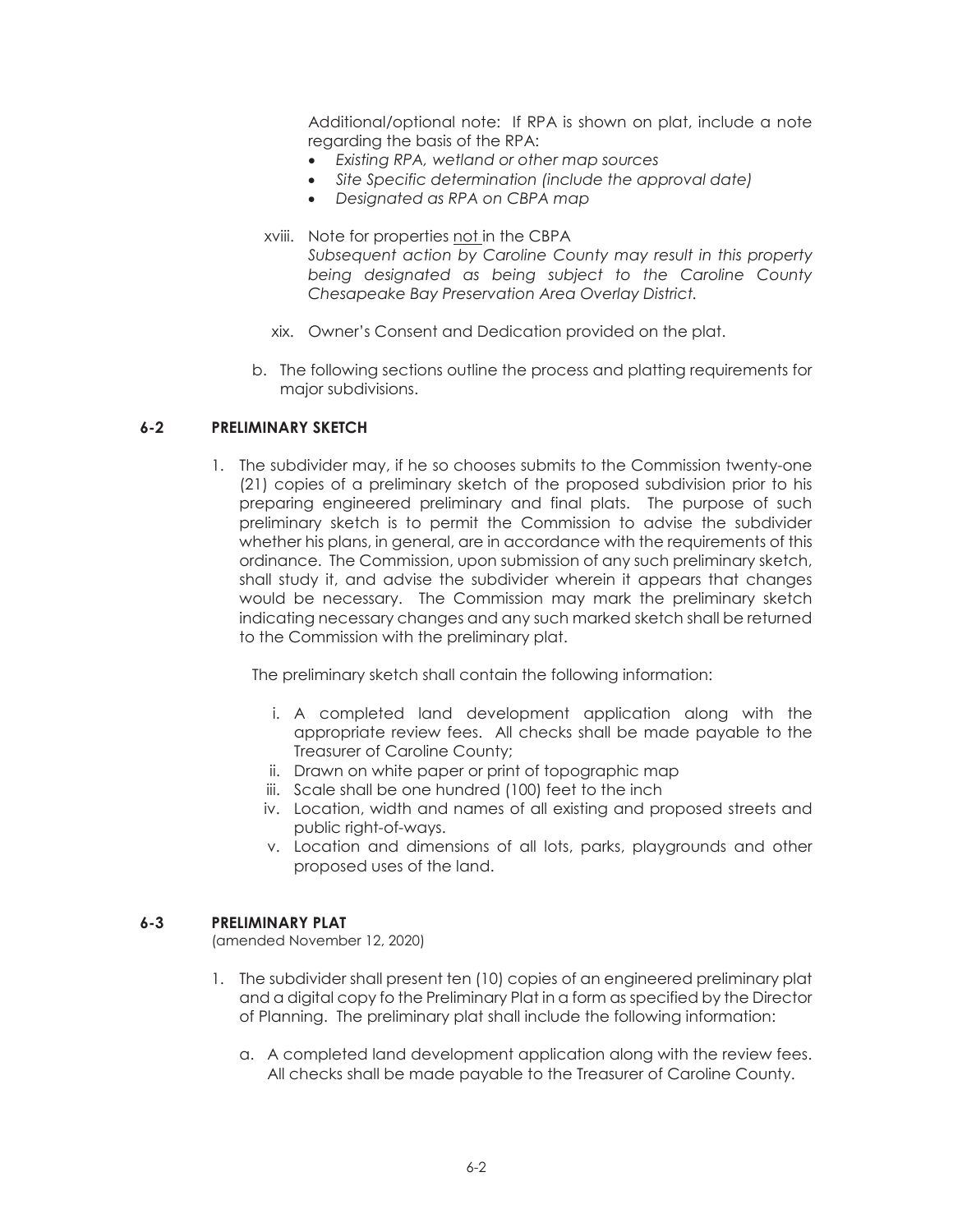- b. If the proposed subdivision is part of a larger lot, a map of such lot and a narrative description of the development plan(s) for such lot.
- c. A preliminary plat, drawn to scale of  $1 = 200$  for tracts over fifty (50) acres and  $1 = 100$  for smaller parcels, on a sheet(s) no larger than twenty-four (24) by thirty-six (36) inches, prepared by an engineer or surveyor, in a standard format prescribed by the Planning Commission including the following information;
	- i. Proposed name of subdivision;
	- ii. Name, address of owner and applicant;
	- iii. Name, signature, license number, seal and address of engineer or surveyor, as applicable, involved in plat preparation;
	- iv. Title block denoting type of application, tax map sheet, lot number, street location, and date of original;
	- v. A vicinity map at a scale of  $1 = 2,000$  showing location of lot with reference to surrounding properties, streets, municipal or county boundaries, etc., within one-half mile;
	- vi. A list of revisions and dates;
	- vii. Signature block for the Director of Planning, Director of Public Utilities, Virginia Department of transportation and Virginia Department of Health.
	- viii. Preparer's certification blocks;
	- ix. Boundary survey showing bearings and distances with error of closure that meets current surveying practices as administered by the Commonwealth of Virginia.
	- x. Total acreage of lot to be subdivided (or square feet, if less than an acre);
	- xi. The location of any required or proposed improvements or easements.
	- xii. Size and location of any existing structures, applicable setbacks and building lines;
	- xiii. Conceptual phasing plan of development, if any;
	- xiv. Topographic contours with a minimum of two (2) foot contours from USGS map or other more accurate source;
	- xv. Water bodies and USGS perennial and intermittent streams;
	- xvi. Watershed boundaries;
	- xvii. Wetlands boundaries based on a field delineation in accordance with Federal standards.
	- xviii. Historic landmarks, historic district boundaries, Virginia natural heritage sites, and known historic features, including without limitations (Civil War resources, such as, earthworks, trace roads, stonewalls and fences);
	- xix. Cemeteries, Graves, objects or structures marking a place of burial shall be delineated clearly within a conservation easement and a minimum of a ten (10) foot access easement.
	- xx. One-hundred-year floodplain boundaries as shown on FEMA maps, dated December 1, 1987 or latest maps or revisions;
	- xxi. Location and description of wooded areas, hedgerows and tree lines, including individual freestanding trees greater than eight (8) caliper and individual trees greater than fifteen (15) caliper in hedgerows and woodlands, and significant physical features;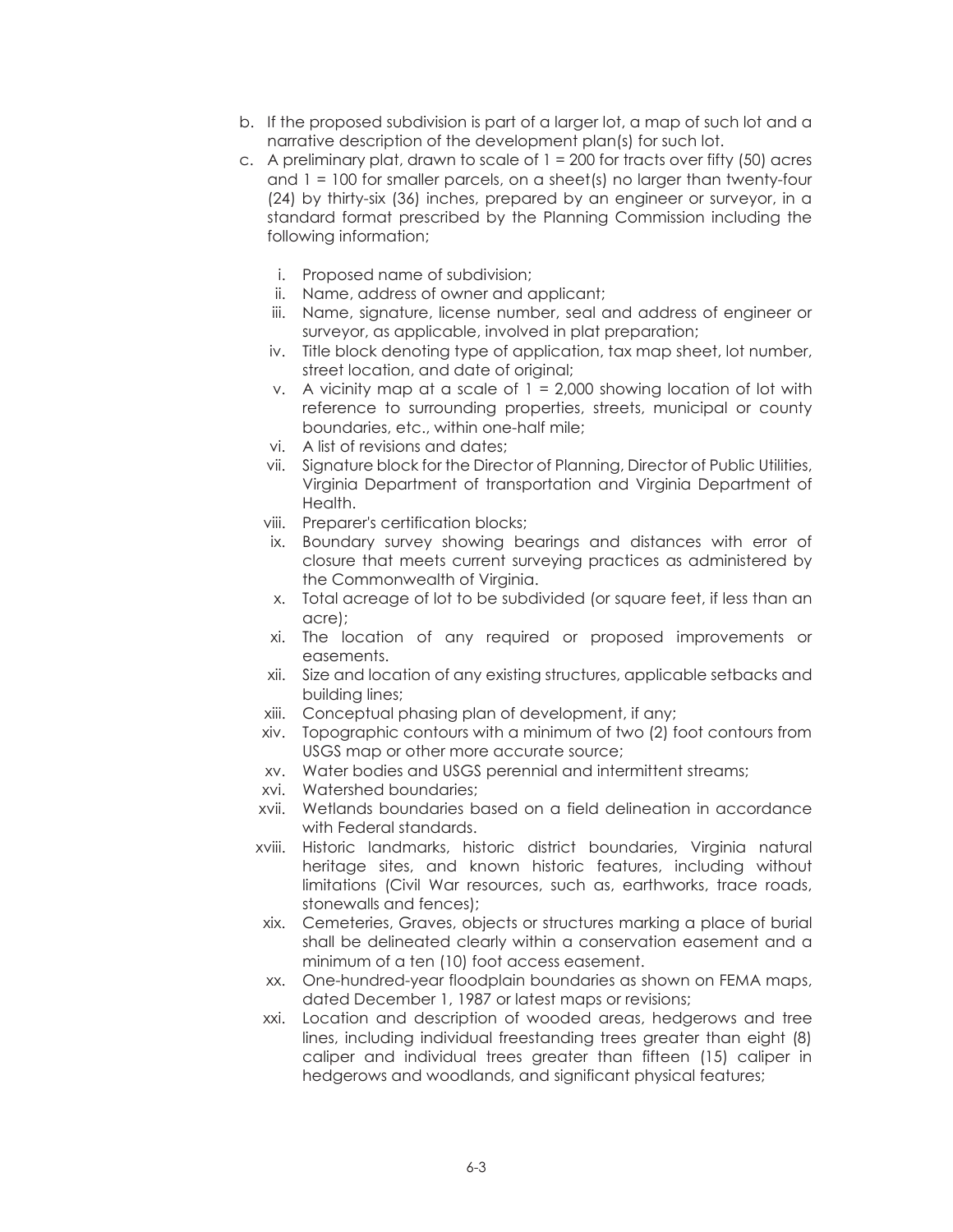- xxii. Location and area of any buffer area required under the County's Chesapeake Bay Act Ordinance (including RPA designations on each lot).
- xxiii. Existing and proposed street layout;
- xxiv. Existing and proposed street names and widths;
- xxv. General description of water supply system;
- xxvi. Description and approximate location of proposed sewer system;
- xxvii. Existing and proposed easements, alleys, rights-of-way or land reserved for or dedicated to public use and/or areas to be held in common ownership; and the location of cluster mailboxes.
- xxviii. Existing and proposed points of connection with public water and sewer;
- xxix. The approximate location and area of any sewage disposal site, including required reserve areas, and confirmed by a field investigation by a soil scientist together with the approximate location of the house site, and two (2) copies of the soil reports prepared by a soil scientist with the AOSE certification number and original signature or VDH certification letter, provided engineering has been complete.
- xxx. Areas with slopes exceeding fifteen (15) percent based on existing topographic data.
- xxxi. A schedule of applicable zoning districts and requirements, including lot area, width, depth, setbacks, building coverage, open space, parking,, curve data table etc.;
- xxxii. Lot lines, zoning and principal uses of all existing lots or parcels within one hundred (100) feet identified on the most recent tax map sheet;
- xxxiii. Soils data, indicating at a minimum the existence of any highly erodible or highly permeable, moderate and/or high shrink/swell or hydric soils. Shrink/Swell soils data shall include a report prepared by a soils professional;
- xxxiv. Provide appropriate notes for properties in the CBPA as follows:

*This property is subject to the requirements of the Caroline County Chesapeake Bay Preservation Area Overlay District. Any future activity may require a site specific RPA determination. Activities within the RPA are subject to the criteria regarding encroachments, modifications, or other allowable activities, as specified by the Caroline County Chesapeake Bay Preservation Act program. Onsite septic systems are subject to the septic pumpout and reserve drainfield requirments of the Caroline County CBPA program.* 

Additional/optional note: If RPA is shown on plat, include a note regarding the basis of the RPA:

- x *Existing RPA, wetland or other map sources*
- $\bullet$  Site Specific determination (include the approval date)
- x *Designated as RPA on CBPA map*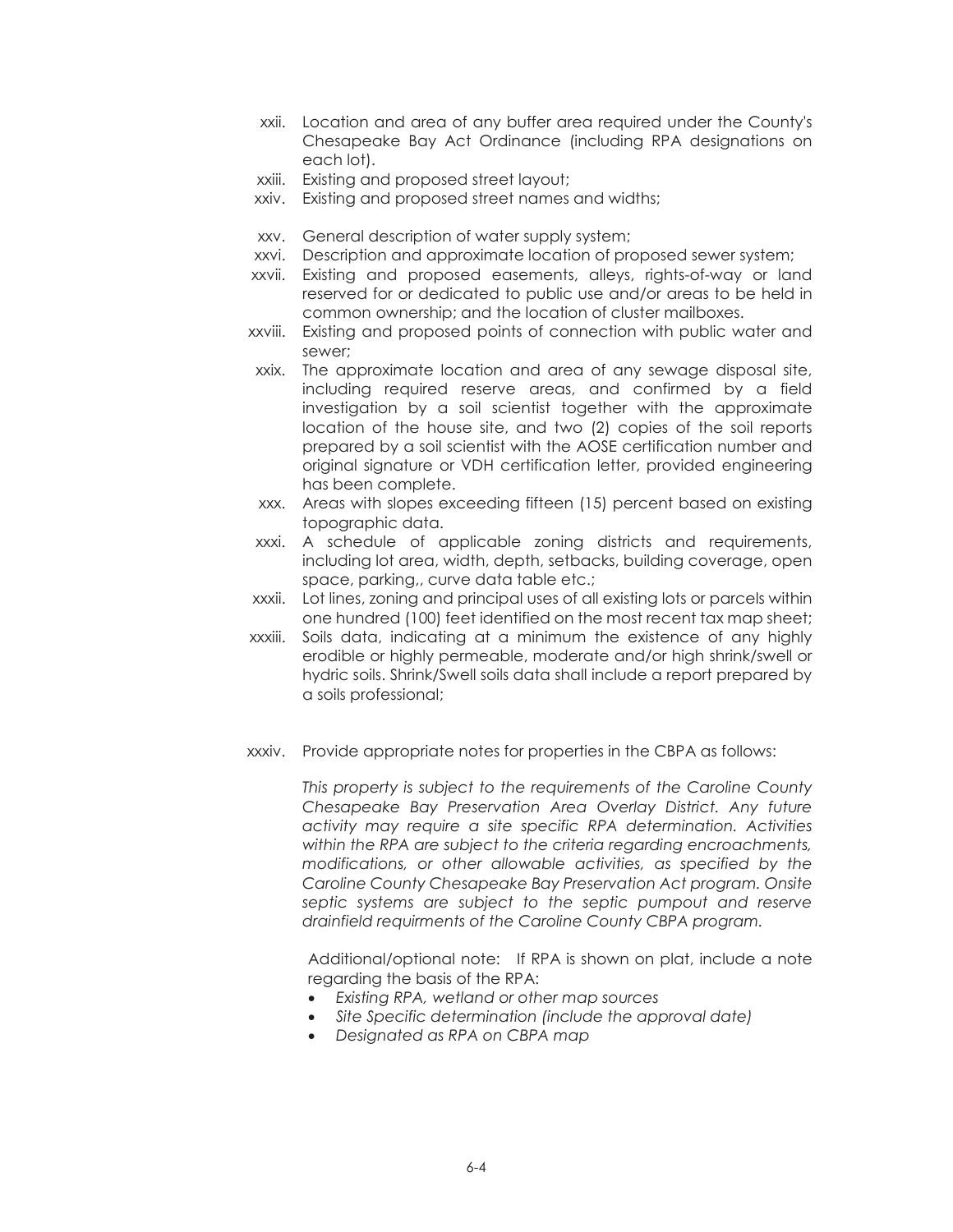xxxv. Note for properties not in the CBPA

*Subsequent action by Caroline County may result in this property being designated as being subject to the Caroline County Chesapeake Bay Preservation Area Overlay District* 

If the application involves a major residential subdivision, the final preliminary plat shall contain the following additional information:

- i. Lot layout including lot numbers and setback lines
- ii. Minimum lot width at street;
- iii. Total number of lots to be created and minimum and average area of lots in square feet and acres;
- iv. Table of minimum yard requirements;

## **6-4 ADDITIONAL DOCUMENTS**

- 1. A document or documents setting forth the plans, designs and specifications of any physical service improvements to be constructed within the subdivision by or on behalf of the subdivider which document or documents shall incorporate sufficient information to enable the Commission to fully discharge its duties under this chapter.
- 2. The instrument or instruments of dedication required by State Law.
- 3. To eliminate the necessity of many separate documents, plans and sketches, the subdivider may incorporate into a single document, plan or sketch, in support of the preliminary plan or plat, all or any part of the additional information required herein, provided the sheet sizes specified are adhered to as required by the clerk.

# **6-5 PROCEDURE**

- 1. The subdivider shall submit the preliminary plat to the Commission for review and comment at the time construction plans are submitted for approval by the Director of Planning. Construction plans must include all site plans for the subdivision including the infrastructure and overall development of the site as shown on the proposed preliminary plat.
- 2. The Commission shall complete action on the preliminary plat within sixty (60) days of submission or within thirty-five (35) days after receipt of the approvals from all state agencies. If the Commission does not approve the preliminary plat, the Commission shall set forth in writing, which may be by formal letter or legible markings on a copy of the preliminary plat, the reasons for such denial and shall identify the corrections or modifications that permit approval. The subdivider may also be advised of the character and extent of public improvements that will have to be made, and an estimate of the cost of construction or improvements and the amount of performance bond which will be required as a prerequisite to approval of the final subdivision plat. In determining the cost of required improvements and the amount of the performance bond, the Commission may retain, at the subdivider's expense, a duly licensed engineer, or may require that a formal estimate of the cost of improvements be furnished by the subdivider.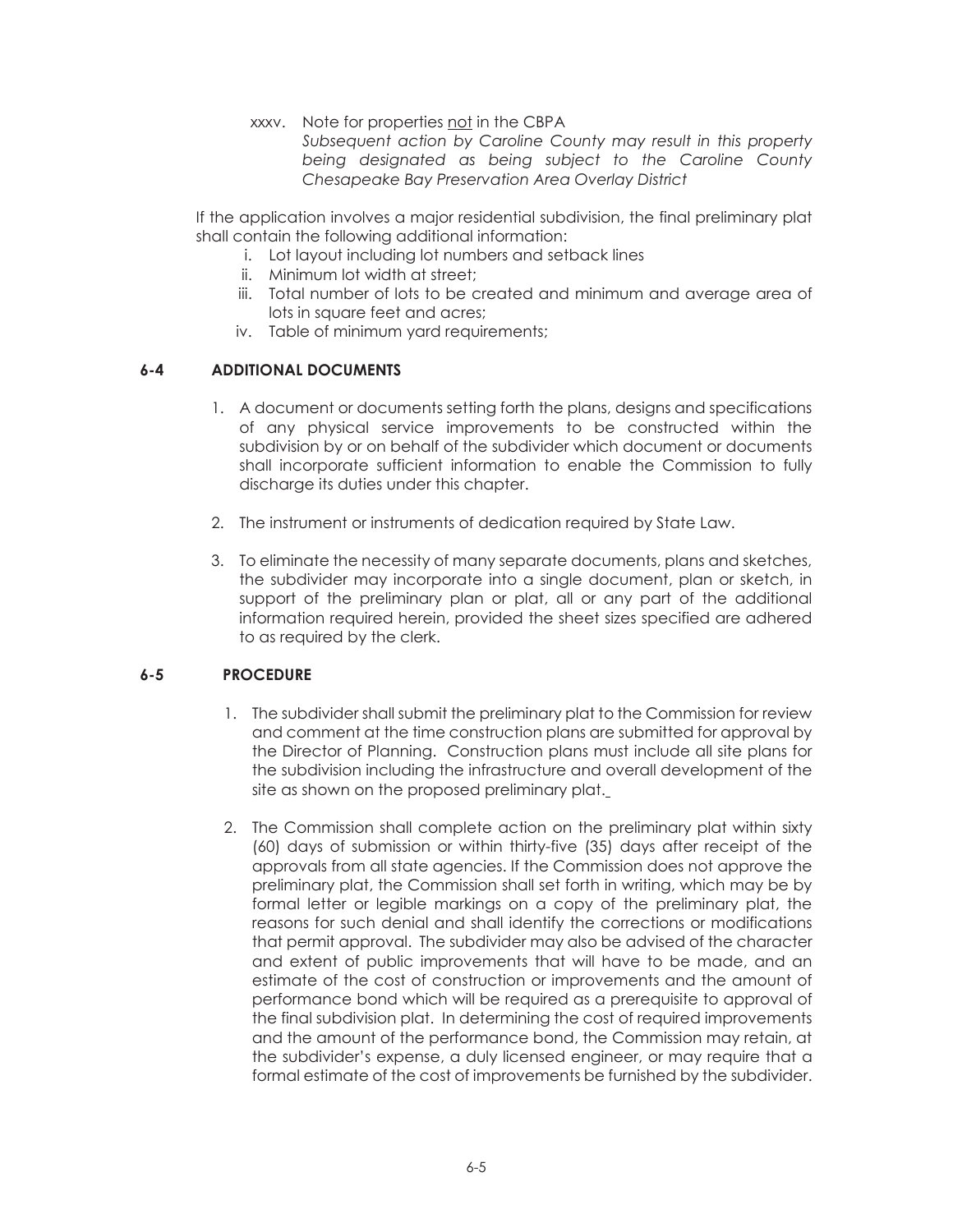#### **6-6 EFFECT OF PRELIMINARY PLAT APPROVAL**

The effect of final preliminary plat approval is to authorize:

- 1. Land-disturbing activities, provided that the following have been obtained: (i) a permit from the Erosion and Sediment Control Program Administrator under the requirements of Chapter 45 of the County Code, (ii) Chesapeake Bay Preservation Ordinance approval under Article 15, Section 17 of the Caroline County Zoning Ordinance, and, (iii) site plan approval under Article 15, Section 15 of the Caroline County Zoning Ordinance.
- 2. The submission of an application for final plat approval for the entire residential subdivision or a section of the subdivision, provided that:
	- i. a complete application for final plat approval is filed within twelve (12) months of preliminary plat approval; and
	- ii. if final plat approval is sought for only a section of the subdivision, the section must contain the following minimum number of lots:

| Lots Shown on<br><b>Preliminary Plat</b> | Required Minimum                                     |
|------------------------------------------|------------------------------------------------------|
| Less than 100                            | 10 Lots                                              |
| Over 100                                 | 10 percent or twenty-five lots, whichever is<br>less |

# **6**-**7 SECURITY FOR PERFORMANCE; PENALTIES**

- 1. In administering security for performance and approval of final plat(s) the governing body may authorize the Director of Planning as their duly authorized agent.
- 2. In lieu of the requirement of Subsection 6-9 (a) (1) of this ordinance, a subdivider may furnish to the governing body a certified check, cash escrow or performance bond in the amount of the estimated costs for construction within the subdivision of all streets, curbs, gutters, sidewalks, bicycle trails, drainage or sewerage systems, waterlines as part of a public system or other improvements. Such certified check, cash escrow or performance bond shall be posted upon such terms and conditions as the Director shall require, except that the Director shall require in all cases that such certified check, cash escrow or performance bond be posted on condition that such facilities are to be completed on or before a date certain in a manner satisfactory to the Director acting on behalf of the governing body and that such certified check, cash escrow or performance bond be available to the governing body and not expire until the satisfactory completion of the facilities, regardless of whether the target date for completion shall have passed. On any performance bond, surety may be required satisfactory to the Director as agent for the governing body, which surety shall be obligated for the life of the bond or, in the event the suretyship expires before proper completion of construction such surety shall be automatically renewable or shall provide for such notice by surety to the governing body at least sixty (60) days prior to termination of the suretyship.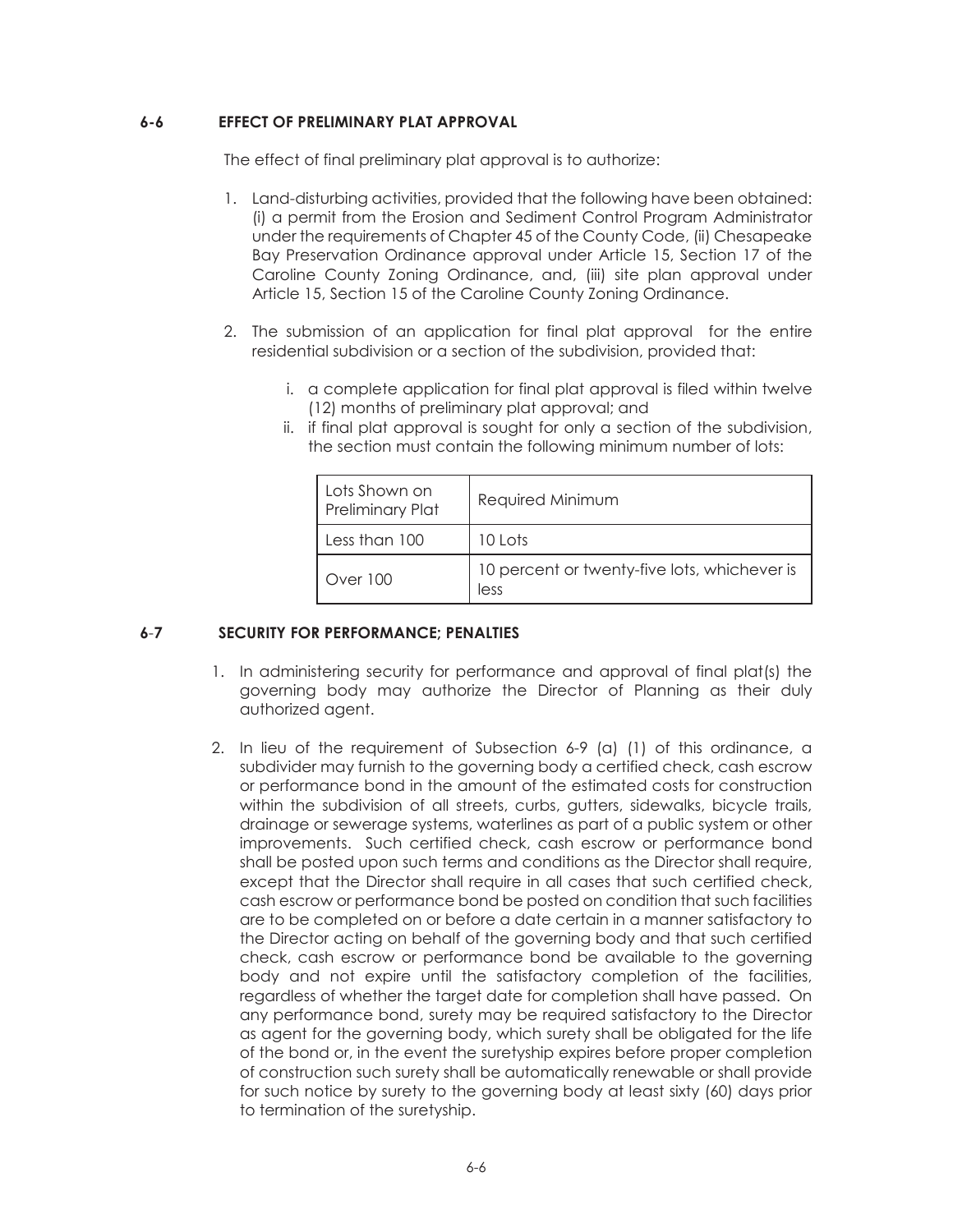- 3. In the event the governing body has accepted the dedication of a road or street for public use and such road or street, due to factors other than its quality of construction, is not acceptable into the State Highway system, then the governing body may require the subdivider or developer of the subdivision wherein such road or street is located to post with the governing body a maintenance and indemnifying bond, with surety satisfactory to the governing body, in an amount sufficient for and conditioned upon the maintenance of such road or street until such time as it is acceptable into the State Highway system. Maintenance of such road or street shall be deemed to mean maintenance of the streets, curbs, gutters, drainage facilities, utilities or other street improvements, including the correction of defects or damages and the removal of snow, water, or debris, so as to keep such road reasonably open for public usage.
- 4. Any certified check, cash escrow or performance bond or other performance guarantee provided for under this section shall be released in whole or part within thirty (30) days after such receipt of written notice by the subdivider or developer of completion of all or part of any facilities required to be constructed unless the governing body notify such subdivider or developer in writing of any specified defects or deficiencies in construction and suggested corrected measures prior to the expiration of said thirty (30) day period; provided, however, that the governing body shall not be required to release such certified check, cash escrow or performance bond or other performance guarantee in an amount in excess of ninety percent (90%) of the actual cost of construction for which the bond, etc., was taken until such facilities have been completed and accepted by the governing body or appropriate State agency.
- 5. The subdivider shall maintain his certified check, cash escrow or performance bond until all improvements are completed in a manner satisfactory to the governing body, and if necessary, shall renew or reinstate the same from time to time, as may be required by the governing body, until satisfactory completion. In the event a subdivider sells or conveys the land subdivided or proposed for subdivision, or in the event a subdivision is to be developed by a person or entity other than the subdivider, the foregoing provisions of this Subsection 6-5B shall be applicable to such successor in interest to the subdivider or to such developer, to the same extent that said provisions are applicable to the subdivider.
- 6. Failure by any subdivider, developer, or successor in interest to a subdivider to obtain and maintain such certified check, cash escrow, performance bond, or other performance guarantee as provided for in Subsection 6-5B shall be punishable in the same manner as provided for in Subsection 7-2 of this Ordinance.

#### **6-8 NO GUARANTEE**

Approval by the Commission of the preliminary plat does not constitute a guarantee of approval of the final plat.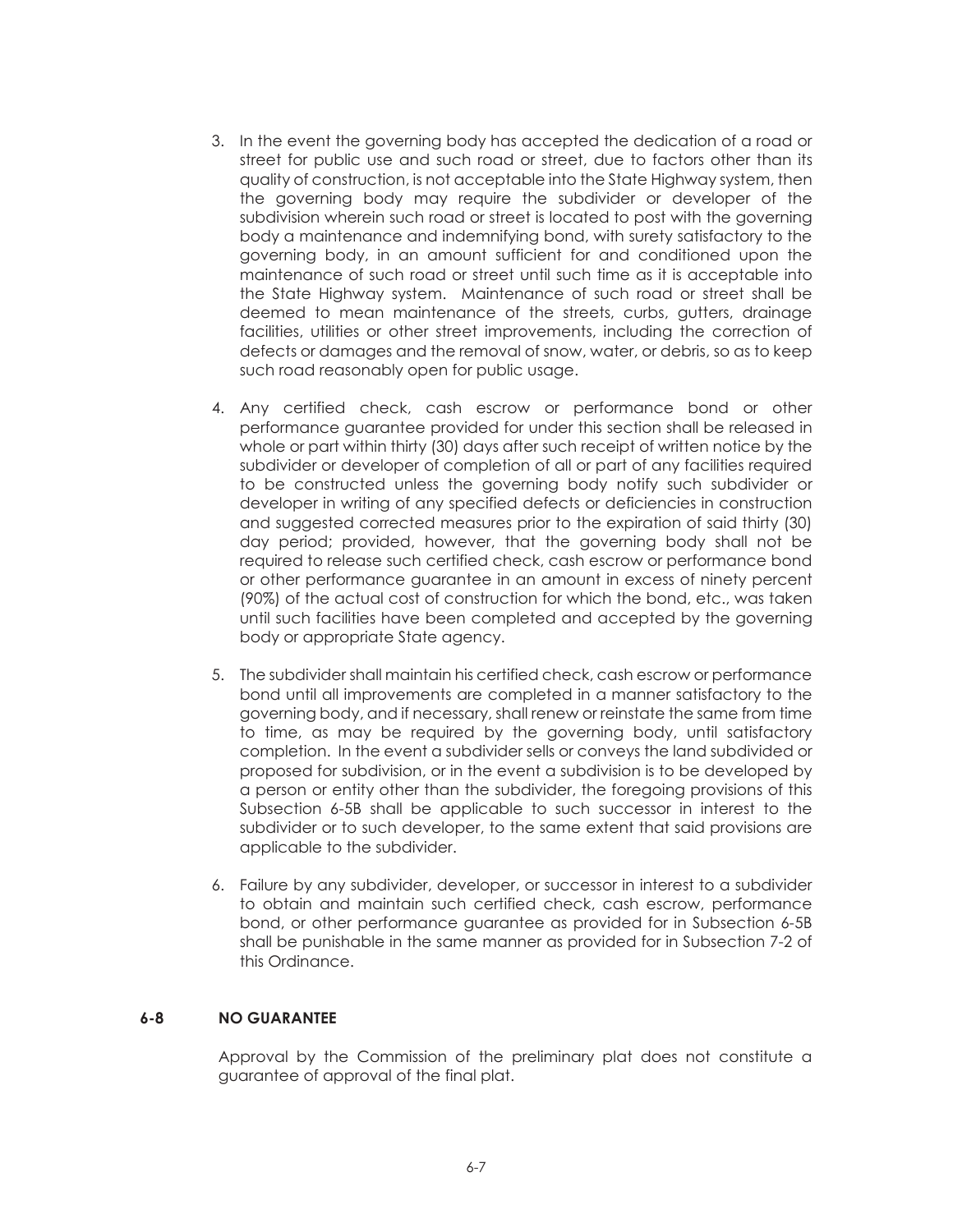## **6-9 FINAL PLAT**

(amended November 12, 2020)

- 1. The subdivider shall provide ten (10) copies of the engineered final plat to the Director of Planning for his approval. A digital copy of the final plat in a form as specified by the Director of Planning must accompany the submittal. Upon approval, the Director shall forward copies to the appropriate agencies and the applicant. It is the applicant's responsibility to submit the final approved plats to the Clerk of the Circuit Court for recordation.
- 2. A completed land development application along with the review fees. All checks shall be made payable to the Treasurer of Caroline County.
- 3. An application for record plat approval shall be prepared in accordance with the standards for plats under Section 15.2-2240 of the Code of Virginia, shall be drawn to scale of  $1 = 200$  for tracts over fifty (50) acres and  $1 = 100$ for smaller parcels, on a sheet(s) no larger than twenty-four (24) by thirty-six (36) inches, prepared by an engineer or surveyor, in a standard format prescribed by the Director of Planning including the following information;
	- i. A record plat containing a current boundary survey with all distances and baring must balance and close within an accuracy of not less than one (1) in ten thousand (10,000);
	- ii. Location, size and dimensions of ALL lots, common areas, easements, and other improvements;
	- iii. The final plat in all respects conform to the requirements of the approved preliminary plat and shall further conform to all requirements of this ordinance and of law of the Commonwealth of Virginia;
	- iv. A certificate signed by the surveyor or engineer responsible for preparation of the plat, the state highway engineer where compliance with Virginia Department Of Transportation standards are an issue, and the county health official if individual wells and onsite wastewater facilities are to be used;(shall provide two (2) copies of the soil reports prepared by a soil scientist with a valid AOSE certification and shall have an AOSE certification signature block completed by the AOSE on record plat);
	- v. A signed and notarized owner's consent and certificate indicating the source of title of the owner of the land subdivided, and the place of record of the last instrument in the chain of title;
	- vi. Approval certificates for the Director of Planning, Director of Public Works and the Director of Fire and Rescue;
	- vii. In bold type the following notices: **NOTICE: THIS PLAT SHALL BECOME NULL AND VOID AND BE OF NO FURTHER FORCE AND EFFECT IF THE PLAT IS NOT RECORDED IN ACCORDANCE WITH THE SUBDIVISION ORDINANCE OF CAROLINE COUNTY WITHIN SIX (6) MONTHS OF THE DATE OF APPROVAL. APPROVAL AND/OR RECORDING OF THIS PLAT DOES NOT CONSTITUTE ASSURANCE THAT PUBLIC SEWER OR PUBLIC WATER SERVICE WILL BE AVAILABLE TO SERVE THE LAND DESCRIBED ON THIS PLAT AT ANY PARTICULAR TIME.**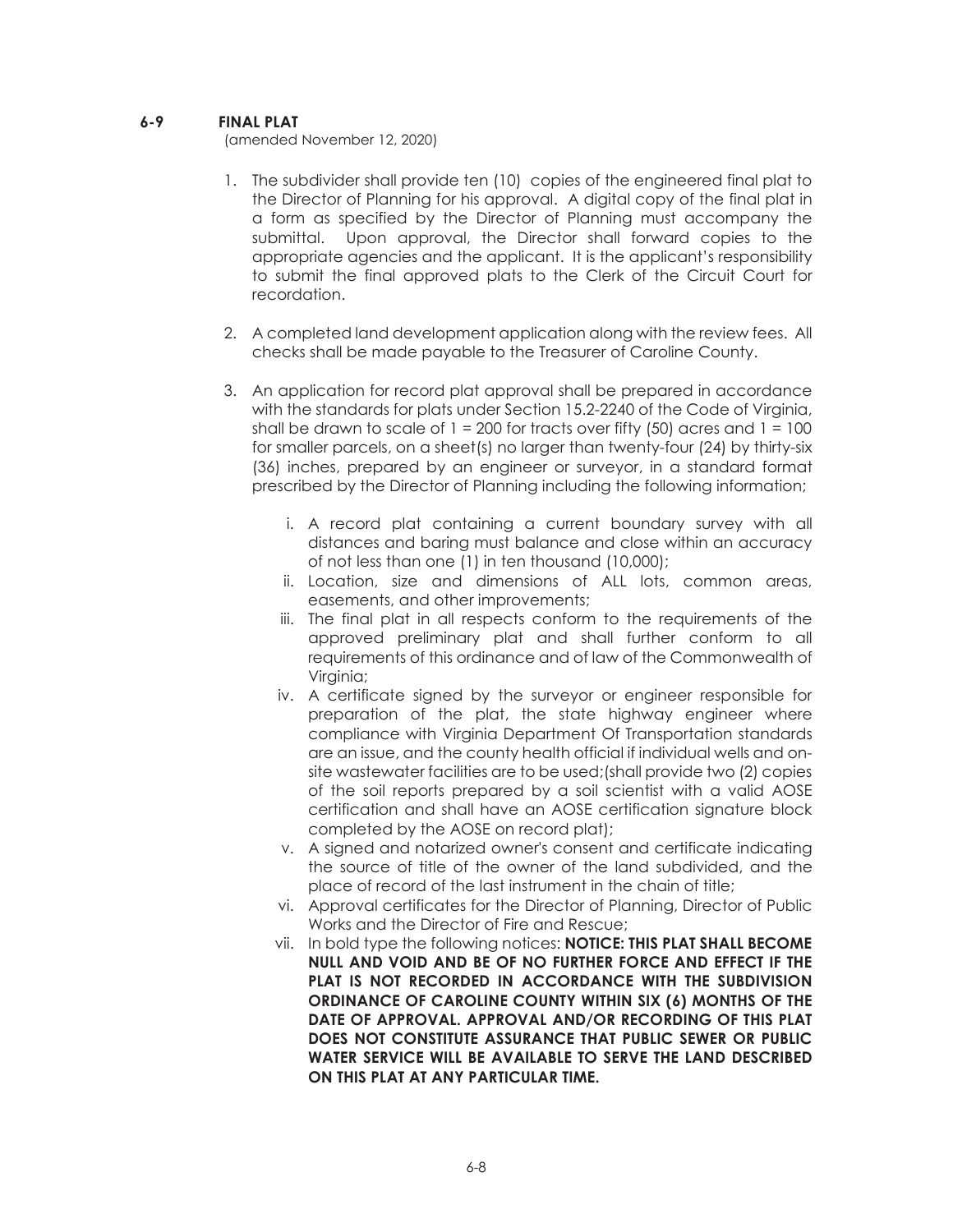- viii. When the plat is of land acquired from more than one (1) source of title, the outline and area of each of the several tracts shall be indicated upon the plat, within an insert block, or by means of a dotted boundary line upon the plat;
- ix. A notation by the preparer of the plat specifying which of the lots shown thereon contains moderate or high potential shrink/swell soils, based upon the soils analysis and results thereof depicted on the preliminary plat;
- x. Executed covenants and restrictions for common areas;
- xi. The articles of incorporation or other organizational documentation for the homeowners' association;
- xii. The by-laws of the homeowners' association, if any;
- xiii. A fiscal program for a minimum of ten (10) years, including adequate reserve funds for the maintenance and care of all lands, streets, facilities, and uses under the purview of the homeowners' association;
- xiv. A recommended time schedule for the maintenance of major facilities, including streets, street signs, pools, sidewalks, parking areas and buildings;
- xv. A copy of the proposed notice that will be given to prospective buyers regarding the organization, assessments and fiscal program;
- xvi. A copy of the deed of conveyance and a title certificate or, at the discretion of the director of planning, a commitment for a policy of title insurance issued by an insurance company authorized to do business in the Commonwealth of Virginia, assuring unencumbered title for all lands proposed to be conveyed to the county, other appropriate governmental agency, or other organization, including the homeowners' association;
- xvii. An executed deed of dedication and easement conveying to the county land in fee simple and easements for public/county purposes which are depicted on the record plat;
- xviii. An executed subdivision agreement and improvement guarantees;
- xix. Provide appropriate notes for properties in the CBPA as follows:

*This property is subject to the requirements of the Caroline County Chesapeake Bay Preservation Area Overlay District. Any future activity may require a site specific RPA determination. Activities within the RPA are subject to the criteria regarding encroachments, modifications, or other allowable activities, as specified by the Caroline County Chesapeake Bay Preservation Act program. Onsite septic systems are subject to the septic pumpout and reserve drainfield requirments of the Caroline County CBPA program.* 

Additional/optional note: If RPA is shown on plat, include a note regarding the basis of the RPA:

- x *Existing RPA, wetland or other map sources*
- $\bullet$  Site Specific determination (include the approval date)
- x *Designated as RPA on CBPA map*